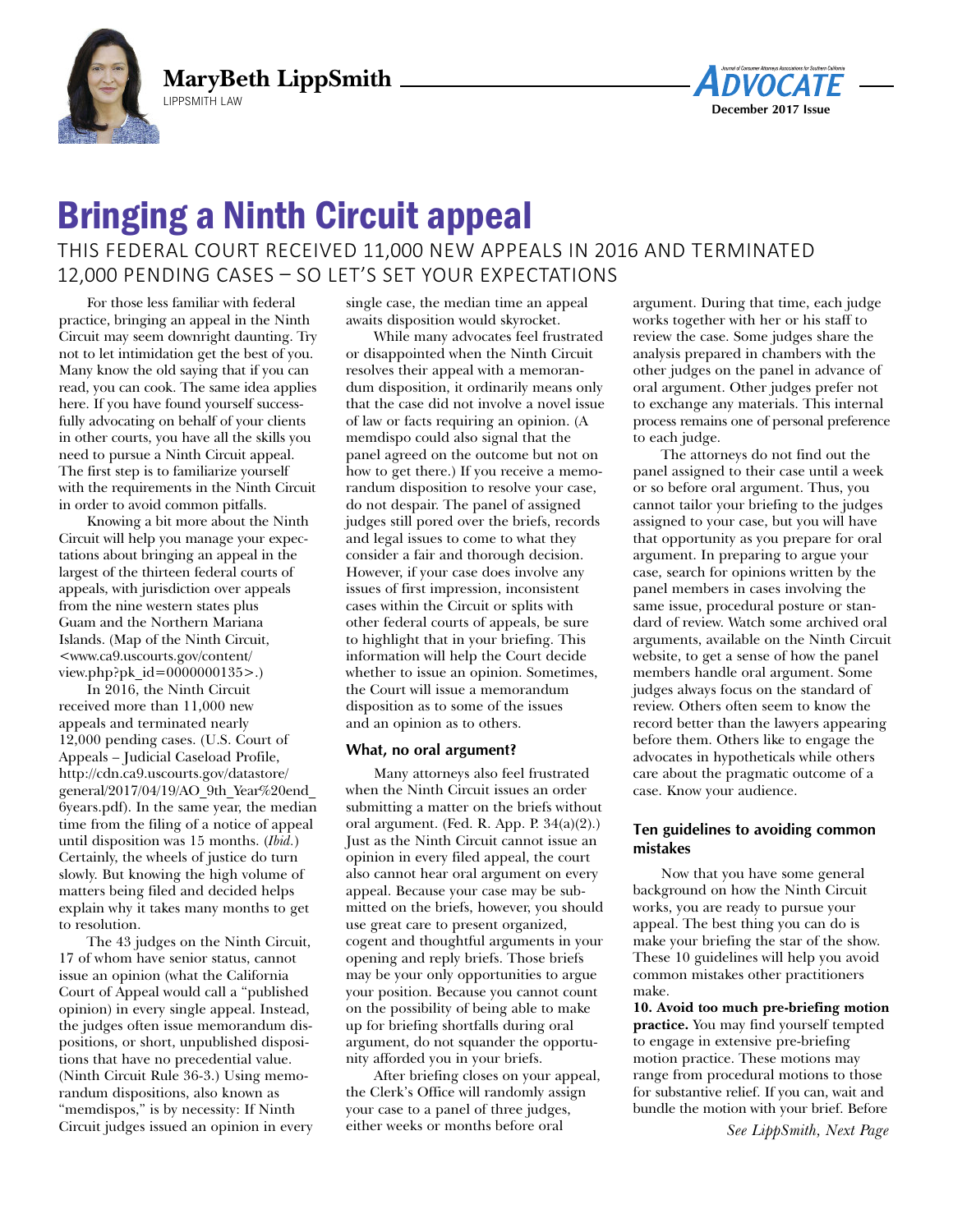

your case is assigned to a merits panel, the motions attorneys in the Office of Staff Attorneys process all motions filed in a case. (U.S. Court of Appeals for the Ninth Circuit, FRAP, Ninth Circuit Rules, Circuit Advisory Committee Notes, Court Structure and Procedures C(4)(c) (June 1, 2017) <http://cdn.ca9.uscourts.gov/datastore/ uploads/rules/rules.htm.>.) Having the motion decided by the judges simultaneously considering the merits of your appeal ensures that the decision-maker with the most information will consider your motion. This outcome is preferable to a staff attorney handling your motion. **9. Check the Ninth Circuit Rules.** Don't forget to check the Ninth Circuit Rules, which sometimes modify the rules in the FRAP. For instance, Federal Rules of Appellate Procedure: 32 caps opening briefs at 13,000 words, while Ninth Circuit gives you an additional 1,000 words. (Compare Fed. R. App. P. 32 with Ninth Cir. R. 32-1.) Failure to check the Circuit's rules can result in unforced errors. Some Ninth Circuit Rules require some interpretation, so avoid waiting until the last minute to review them. For example, Ninth Circuit Rule 30-1.5 states that "[t]he excerpts of record shall not include briefs or other memorandum of law filed in the district court unless necessary to the resolution of an issue on appeal, and shall include only those pages necessary therefor." (Ninth Cir. R. 30-1.5.)

Of course, many law clerks and judges find the briefing presented to the district court necessary to resolution of the issues before the Ninth Circuit, and you may not be certain what briefs to include until you write your brief. A good rule of thumb is that if you need to cite briefing or an exhibit filed in the district court in your opening brief filed in the Ninth Circuit, you should include those documents in the excerpts of record. **8. Use acronyms sparingly.** Many cases will involve a statute commonly referred to by an acronym. Do not hesitate to use a well-known acronym in discussing that legislation. Use caution, however, in creating your own acronyms for parties, entities and other terms used throughout your brief. For readability and ease in

understanding the issues, most judges and law clerks will appreciate the use of words instead. If you must use acronyms, do the Court a favor and create a key or table for the acronyms you create. **7. Know the standard of review and view your case through that lens.** You may want to draft the section of the brief regarding the standard of review first so that you have the appropriate framework in mind as you approach your brief. If the Court is considering your appeal on de novo review, then you may want to avoid focusing too much on the district court's specific reasoning because the Ninth Circuit looks at it anew. If, however, the standard of review is abuse of discretion, the judge's specific decision and reasoning remain the focus of the question presented. Likewise, the Court roots review for substantial evidence in the record. Keep the standard of review in mind as you draft your brief and prepare for oral argument.

**6. Skip paraphrasing an authority when a helpful direct quote will serve your needs.** Sometimes, a jurist has already stated a proposition of law in a uniquely helpful and clear way. Recognize good writing and helpful quotes where they exist and use them. At the same time, do not take quoted material out of context. A careless or misleading use of quoted material will cause the Court to look at the remainder of your brief with skepticism.

**5. Take the time to explain complicated concepts to the law clerk.** Many lawyers practice every day in a particular area of law. Do not assume the judicial extern or law clerk reading your brief has the same familiarity or knowledge base. Take the time to craft a legal rule that sets forth the most important aspects of a legal principle and points the reader to sources that have not been abrogated in any respect.

**4. Take great care in organizing your brief.** Do not raise every single issue you lost on in the district court unless you have good reason to do so. Sometimes, you might raise an issue to highlight the injustice in your case, even if you think you will lose that issue ultimately. Other times, you may skip a definite loser of an issue in order to maintain credibility. Still others, you may take a shotgun approach because no one issue strikes you as particularly strong or weak, but you know the outcome below was wrong and you cannot determine which issue might grab the Court's attention. Whatever approach you take, try to make a conscious, reasoned and strategic decision about which issues you raise and in what order. Sometimes, the best argument occurs to you as you write your brief and that contention ends up buried toward the end. Make sure you give yourself time to edit the brief and to highlight the stronger issues as they reveal themselves in the writing process. Do not be afraid to change the order of issues as the strongest arguments become solidified in your writing.

**3. Be specific about the remedy you want and ask for it.** Sometimes, you may not know what you want the Court to do until you start writing your brief. Once you know what remedy you seek, ask for it. You may want the Court to reverse and remand with instructions to enter judgment for your client. Instead, you may want the Court to reverse and remand with instructions to reconsider an issue with briefing from the parties or in light of a particular piece of evidence not considered previously. If you want a specific remedy, be specific in requesting it.

Think through the consequences of your case. Will a particular outcome affect those beyond your client? Will the Court have concerns about result? If so, consider addressing that issue in your brief.

**2. Be professional.** Watch your tone. No judge or law clerk at the Ninth Circuit appreciates a snarky brief. Vigorous advocacy does not require crossing the line into being unprofessional. Try to write your brief so that the issues speak for themselves rather than describing an outcome as obvious or clear. If the issue were so evident, you would not be making a federal case out of it. Instead of saying, "Obviously, the record points to only one conclusion," say something like, "The record makes plain that the court did not consider this issue." In addition,

*See LippSmith, Next Page*